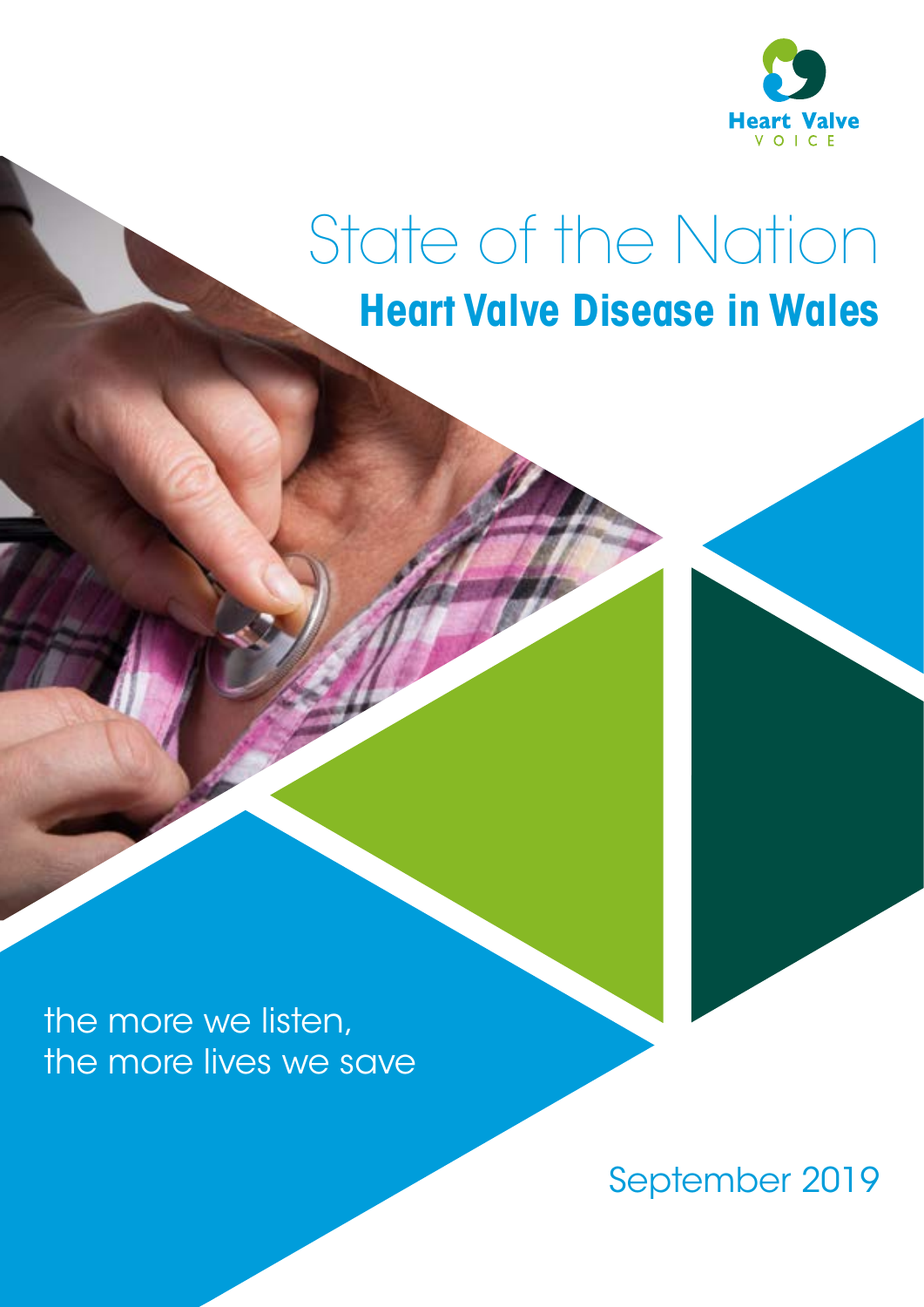## Contents

#### Foreword

Executive summary and key recommendations

What is heart valve disease?

Wales's ageing population

Heart valve disease in Wales

Patient impact

Diagnosis, optimal treatment and management

Access to treatment

Burden

Conclusion

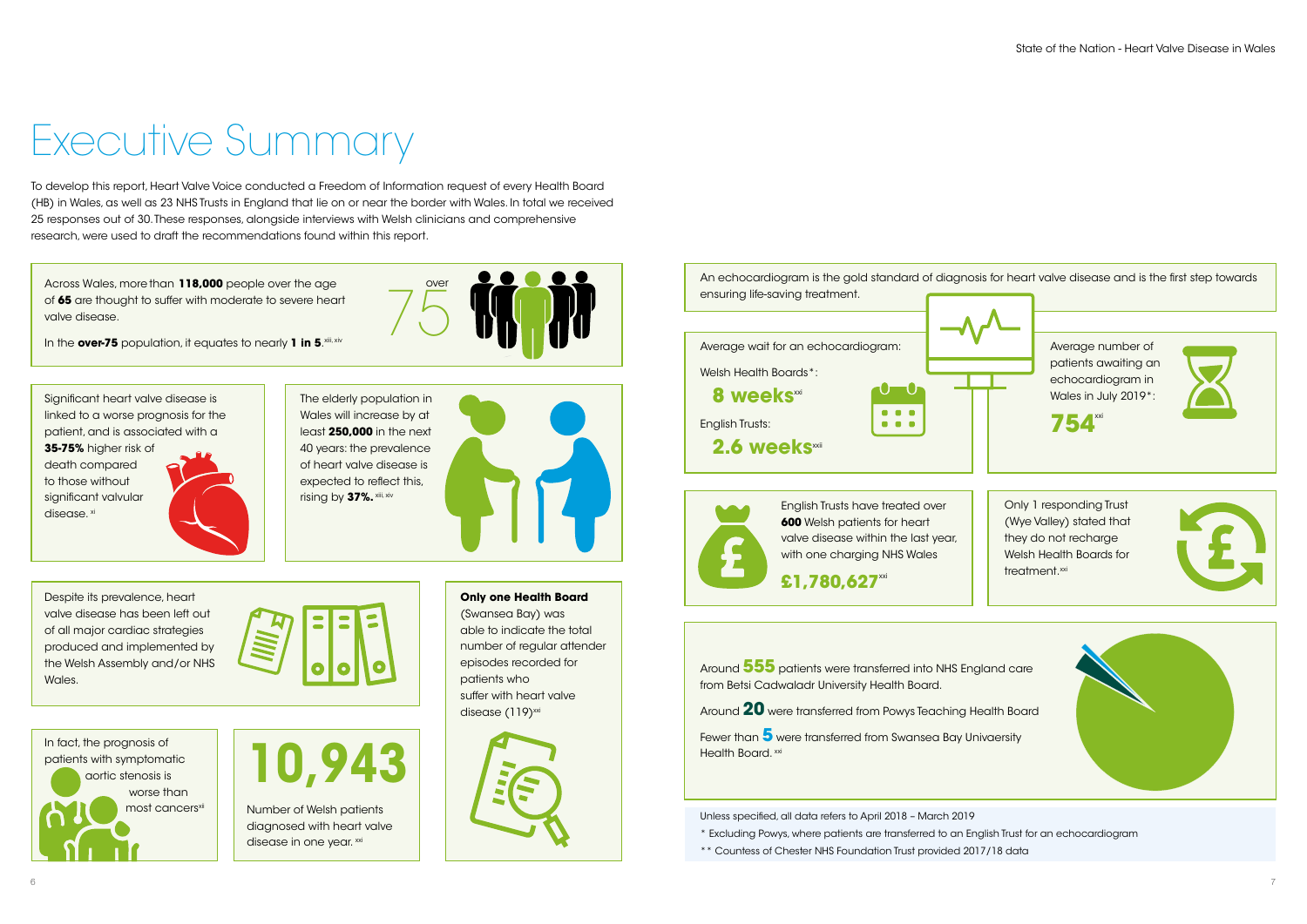# Key Recommendations

#### **Detection and diagnosis**

- 1 The omission of heart valve disease in the Heart Disease Delivery Plan should be recognised, with ongoing and future implementation activity to review the needs of heart valve disease patients.
- 2 Awareness of the signs and symptoms of heart valve disease amongst primary care healthcare professionals and the public must be improved through effective and targeted education and awareness raising campaigns.
- 3 All individuals over the age of 65 should have their hearts routinely checked with a stethoscope by a trained primary care healthcare professional.
- 4 All patients subsequently diagnosed with heart murmurs should be referred for echocardiography to assess the severity of their valve pathology.
- 5 The target waiting time for echocardiography the gold standard of diagnosis should be reduced to six weeks, in line with recommended standards and English targets. Additionally, in symptomatic patients, targets should be lowered to 2-3 weeks.
- 6 GPs should have improved access to echocardiography for all patients with a heart murmur or suspected heart valve disease.

#### **Treatment and management**

- 7 Heart valve disease patients must have access to appropriate and effective treatments. This specifically includes the following:
	- a A multidisciplinary approach should be taken to ensure that patients have a more informed choice of how best their disease can be managed.
	- b Recognition of the unique situation of North Wales and its patients who are often transferred into NHS England care, and the facilitation and enhancement of links between diagnostic centres in Wales and treatment centres in England.
- 8 The recommendations from the Royal College of Physicians review into waiting list management at all parts of the pathway should be implemented as soon as possible, to allow patients of Wales the timely service they deserve.

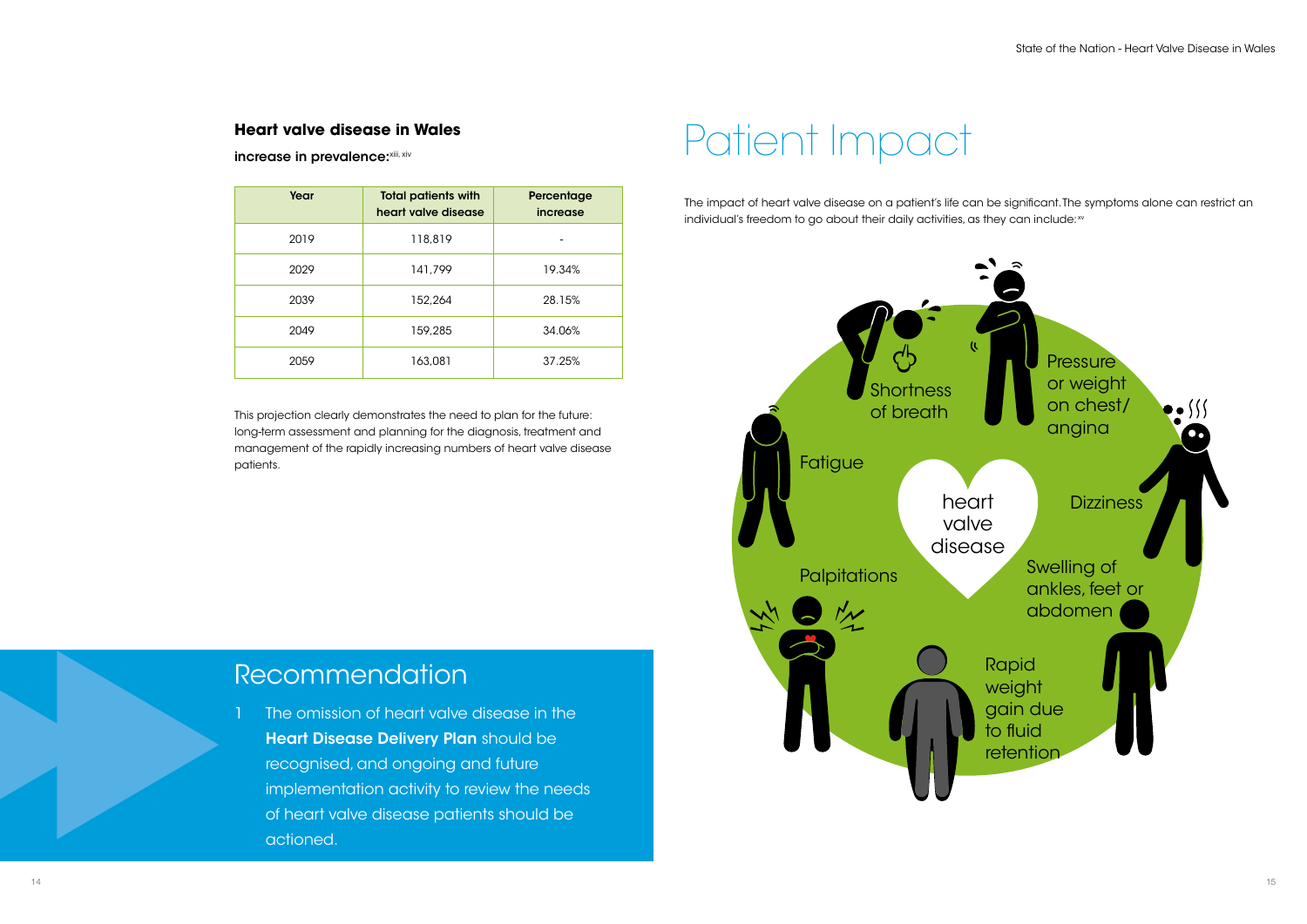In addition, untreated heart valve disease shortens their lives significantly. But successful treatment will prolong their lives and can therefore enable patients to return to work, care for their families, travel, or take up a new hobby they have previously been unable to manage.

However, many people living with heart valve disease are asymptomatic – they don't show any symptoms and, as a result, their condition is often missed by health care professionals. xiv

If not treated, heart valve disease can lead to:<sup>ii</sup>

# Diagnosis, Optimal Treatment and Heart Valve Disease Management

Outcomes for patients with heart valve disease whose condition is left untreated are poor. Studies show that people with serious aortic stenosis have around a 50% chance of living for two years, if they are not in receipt of effective treatment.xvi Therefore, it is vital that people are diagnosed at the earliest opportunity to ensure they can be appropriately treated as quickly as possible.

Because some patients are asymptomatic, Heart Valve Voice recommends that opportunistic case ascertainment is considered in high-risk populations, with outreach at events with a high proportion of over 75s in attendance.

#### **Detecting heart valve disease**

For the detection of heart valve disease, a trained health care professional can simply use a stethoscope (auscultation) to listen for the characteristic heart 'murmur'.

However, in 2016 a patient survey revealed that 82% of Welsh patients over 60 say their GP 'rarely' or 'never' checks their heart with a stethoscope during a GP visit. This is in comparison to 77% and 63% in the South West of England and Northern Ireland respectively. Furthermore, 98% of Welsh patients over 60 are not aware of what aortic stenosis is, meaning they are unlikely to proactively request a heart check with stethoscope even when displaying symptoms.<sup>xvii</sup>

Heart Valve Voice recognises that there is an ever-increasing demand on primary care practitioners in Wales, not just in terms of heavy workload, but also in the intensity of work being carried out. Heart Valve Voice is therefore concerned that heart valve disease patients are not being effectively diagnosed and, as a result, are not being offered appropriate treatment.

#### Innovative technological solutions

Within the last year, evidence has emerged suggesting that screening for significant aortic stenosis with digital stethoscopes and machine learning is both fast and effective. In the near future, frontline clinicians may be able to use digital stethoscopes to more accurately refer patients for an echocardiogram.<sup>xviii</sup>

Heart Valve Voice is looking to run a pilot further assessing how digital devices can help GPs to detect heart valve disease; we look forward to working further with Welsh clinicians and policy makers to embed our findings into standard practice.

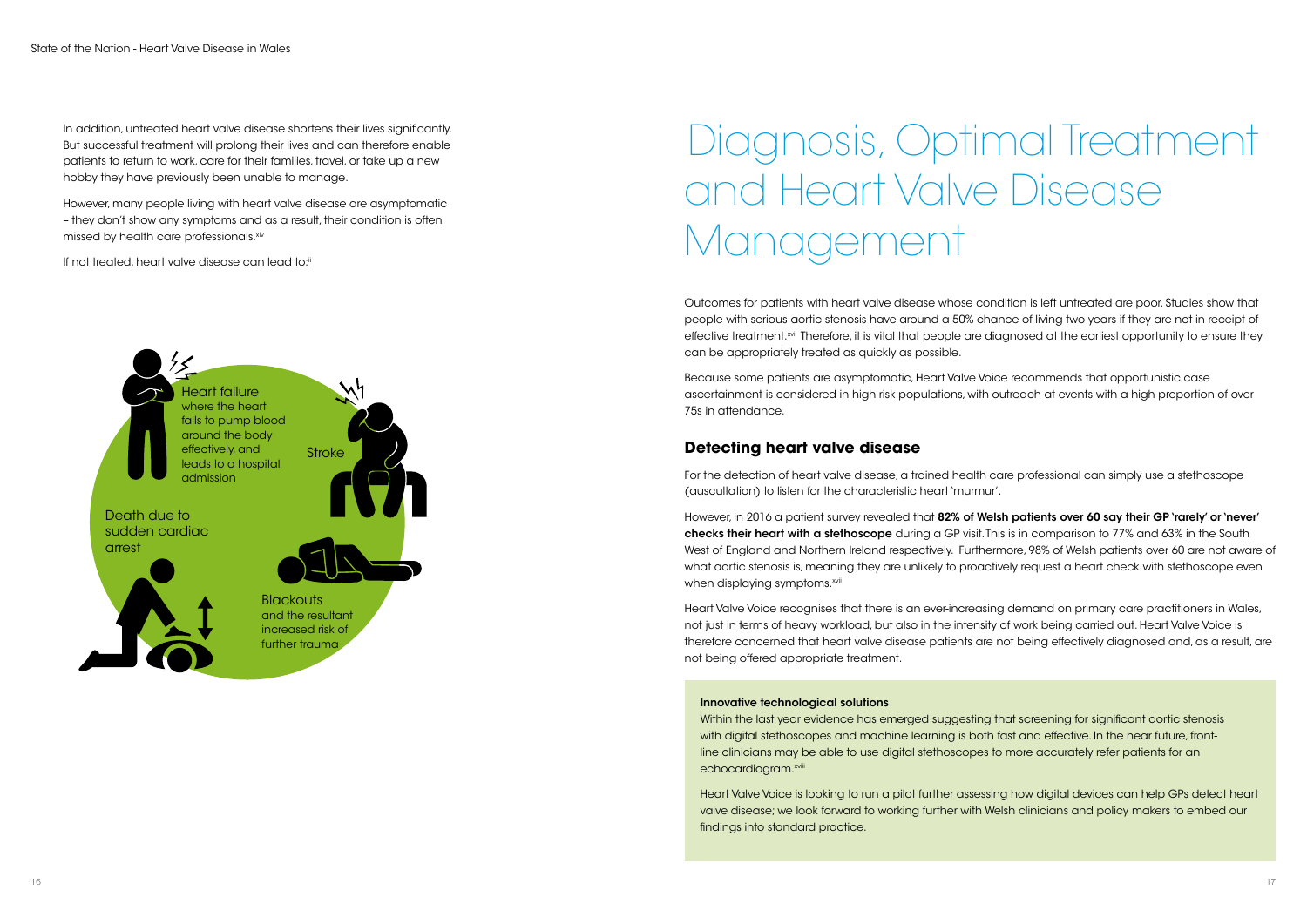

Once a heart murmur is detected, the gold standard is for patients to have their diagnosis and its severity confirmed via echocardiogram.<sup>xix</sup> This is the first step to effective treatment.

Heart Valve Voice's 2019 report: *['A Gold Standard in the Diagnosis, Treatment and Management of Heart Valve](https://heartvalvevoice.com/application/files/7915/5799/7293/Gold_Standard_of_Care_for_Heart_Valve_Disease.pdf)  [Disease in Adults](https://heartvalvevoice.com/application/files/7915/5799/7293/Gold_Standard_of_Care_for_Heart_Valve_Disease.pdf)*' recommends that symptomatic patients must be referred to a specialist valve clinic within two weeks, while asymptomatic patients must be referred for an echocardiogram within six weeks.xix

#### **Diagnosing heart valve disease**

An echocardiogram (or 'echo') is a sonogram (ultrasound of the heart) and is one of the most widely used diagnostic tests in cardiology. During the test, images of the patient's heart valves are used to show whether they are working properly and, if not, how serious the problem is.

### Recommendations

- 2 Awareness of the signs and symptoms of heart valve disease amongst primary care healthcare professionals and the public must be improved through effective and targeted education and awareness raising campaigns.
- 3 All individuals over the age of 65 should have their hearts routinely checked with a stethoscope by a trained primary care healthcare professional.
- 4 All patients diagnosed with heart murmurs, as per recommendation 2, should be referred for echocardiography to assess the severity of the valve pathology.

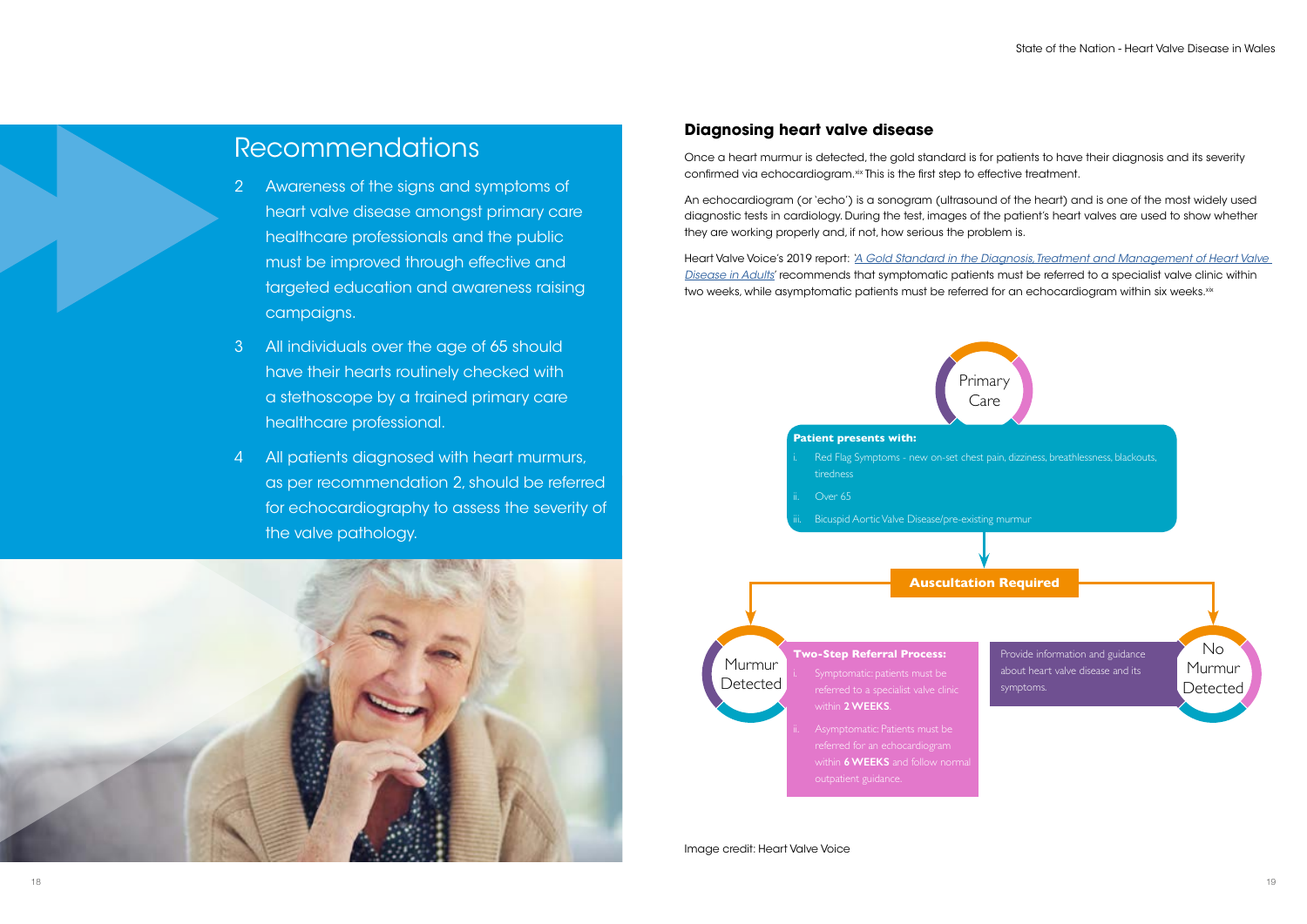Just across the border at Aintree University Hospital NHS Trust, the wait is 2.3 weeks; at University Bristol NHS Foundation Trust it is 10 days. In fact, only one Welsh-bordering English NHS Trust (Royal United Hospitals Bath NHS Foundation Trust) responding to our FOI reported its echocardiography wait as longer than six weeks.<sup>xxi</sup>

#### **Health Board**

#### Median waiting times for an echocardiogram

Furthermore, waiting times in Wales are longer than those in England; for those referred across the border, they will face a shorter wait for treatment compared to that expected in Wales.xxi

In England, diagnostic waiting times are enshrined within the NHS Constitution, which pledges that patients should not be required to wait six weeks or longer for a diagnostic test. xx

However, data from a recent Freedom of Information (FOI) request to Welsh Health Boards revealed they are currently working towards a target of eight weeks for the average wait for an echocardiogram.<sup>xxi</sup> While the FOI demonstrated that all Health Boards are meeting this target, anecdotallywe know that many cardiac centres are being forced to work through full evening and weekend lists to achieve this eight week wait, which in itself Heart Valve Voice does not consider best practice care.



| Aneurin Bevan University Health Board     | 8 weeks      |
|-------------------------------------------|--------------|
| Betsi Cadawaladr University Health Board  | 8 weeks      |
| Cardiff and Vale University Health Board  | 4 to 8 weeks |
| Cwm Taf Morgannwg University Health Board | 8 weeks      |

Hywel Dda University Health Board

Powys Teaching Health Board

Swansea Bay University Health Board

| <b>NHS Trust</b>                                              | <b>Waiting time for echocardiography</b> |
|---------------------------------------------------------------|------------------------------------------|
| Aintree University Hospital NHS Trust                         | 2.3 weeks                                |
| <b>Bolton NHS Foundation Trust</b>                            | 3.5 weeks                                |
| <b>Countess of Chester NHS Foundation Trust</b>               | 5.6 weeks                                |
| <b>East Cheshire NHS Trust</b>                                | 6 weeks                                  |
| Liverpool Heart and Chest Hospital NHS Foundation Trust       | 4 weeks                                  |
| Manchester University NHS Foundation Trust                    | Not provided                             |
| Mid Cheshire Hospitals NHS Trust                              | 3 weeks                                  |
| The Royal Liverpool and Broadgreen University Hospitals Trust | 1-2 weeks                                |
| <b>Salford Royal NHS Foundation Trust</b>                     | Not provided                             |
| St Helens and Knowsley Teaching Hospitals NHS Trust           | Not provided                             |
| <b>Stockport NHS Foundation Trust</b>                         | 6 weeks                                  |
| Warrington and Halton Hospitals NHS Foundation Trust          | 6 weeks                                  |
| Wirral University Teaching Hospital NHS Foundation Trust      | Not provided                             |
| Wrightington, Wigan and Leigh NHS Foundation Trust            | 5.5 weeks                                |
| <b>Wye Valley NHS Trust</b>                                   | 6 weeks                                  |
| Worcestershire Acute Hospitals NHS Trust                      | 3 weeks                                  |
| Shrewsbury and Telford Hospital NHS Trust                     | 4 weeks                                  |
| Gloucestershire Hospitals NHS Foundation Trust                | Not provided                             |
| Royal United Hospitals Bath NHS Foundation Trust              | 6.8 weeks                                |
| <b>North Bristol NHS Trust</b>                                | Not provided                             |
| University Hospitals Bristol NHS Foundation Trust             | 10 days                                  |
| <b>Blackpool Teaching Hospitals NHS Foundation Trust</b>      | 5.5 weeks                                |
| <b>Royal Wolverhampton NHS Trust</b>                          | 6 weeks                                  |

\* (nb. Patients suspected of heart valve disease are referred to a hospital outside of Powys)

| <b>Waiting time for echocardiography</b> |
|------------------------------------------|
| 8 weeks                                  |
| 8 weeks                                  |
| 4 to 8 weeks                             |
| 8 weeks                                  |
| 7 weeks                                  |
| 9.37 days $*$                            |
| 8 weeks                                  |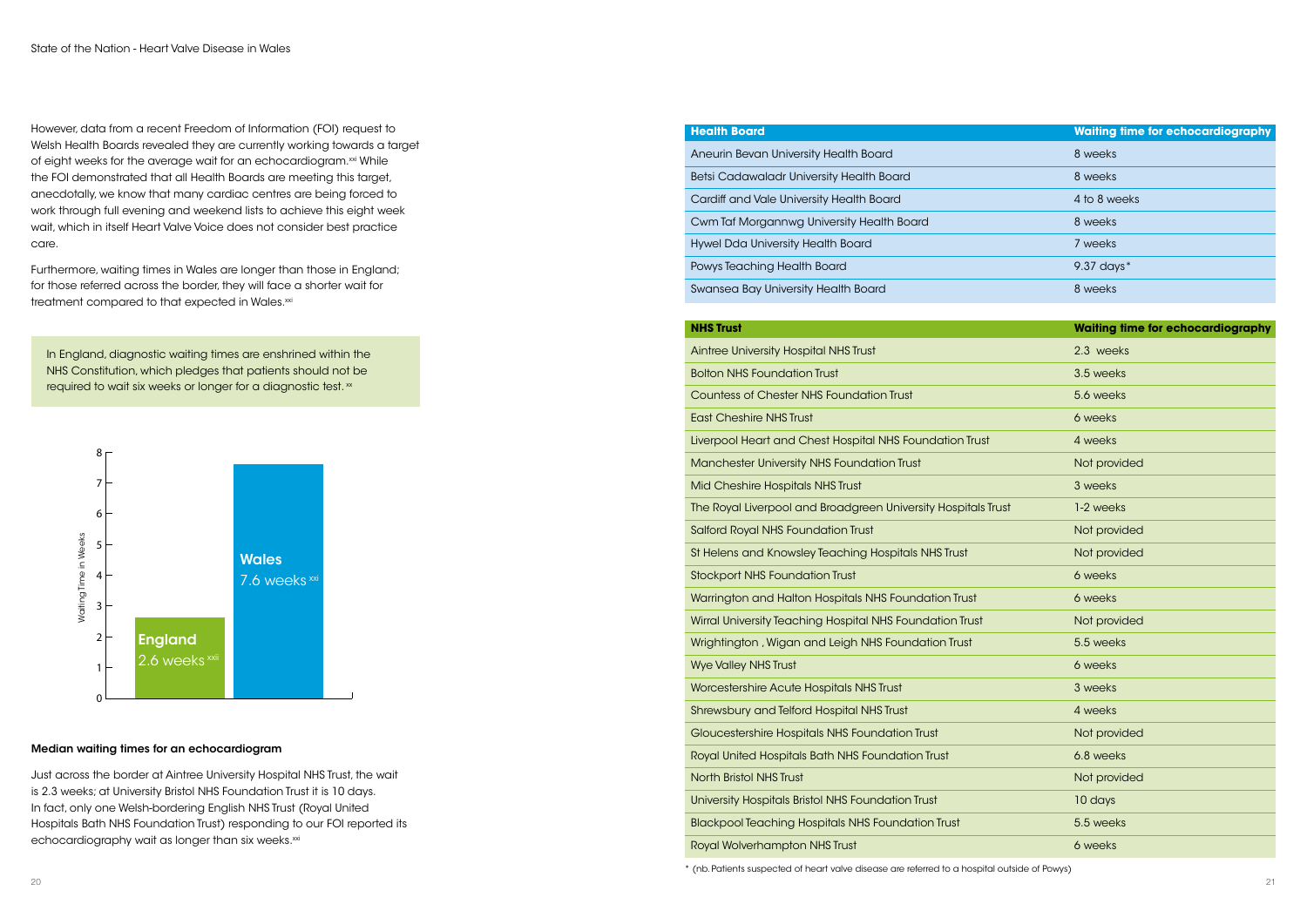Heart Valve Voice believes that patients in Wales are being unfairly penalised in late access to echocardiography, compared to their English counterparts.

In 2016, the Welsh Government provided £850,000 to fund community cardiology services, with objectives including: timely access to cardiology diagnostics; a shift to community care; and improving patient flow and waiting lists. The investment was intended to test and scale a more community-orientated provision of cardiac diagnostics and assessment.

In early 2018, the Welsh Institute for Health and Social Care, University of South Wales produced a report assessing the impact of the investment and community services. It found that while some services were more advanced than others, they had all made a demonstrable impact on the patient. Many experienced similar issues, including those of governance and accountability, workload implications and infrastructure which should be considered in the potential roll out of further community cardiac services.<sup>xxiii</sup>

The programme involved pilot schemes across the country, some of which provided extra training and funding for GPs to conduct tests and reporting traditionally carried out by cardiologists.

There is currently no medicine available that can cure heart valve disease, although lifestyle changes and medicines can alleviate symptoms successfully and delay problems for many years.<sup>i</sup>

The desire of Health Boards and local networks to establish the community cardiology services in the face of extreme workforce and funding pressures should be congratulated. In the next 12 months, Heart Valve Voice would like to see a further assessment of their services' successes, failures and strategy for roll out.

#### **Optimal treatment of heart valve disease**

The traditional way to operate on either the mitral and aortic valves is via open heart surgery - by cutting through the breastbone (sternum). Known as a sternotomy, the procedure leaves a 25cm scar on the front of the chest. This is a major operation and takes the patient on average two to three months to recover.<sup>xxvi</sup>

If diagnosed in a timely manner, heart valve disease is an entirely treatable condition even in very high risk patients, particularly as a result of recent innovations in treatment options (TAVI). Effective treatment can allow many patients to return to living normal, productive and active lifestyles. The appropriate treatment for each patient differs, depending on the severity of the disease and the patient's associated co-morbidities.

However, regardless of lifestyle changes, over time a valve problem can progress and become more severe.<sup>xxiv</sup> In these cases, the only way to treat the condition is by repairing or replacing the damaged valve(s) with surgical treatment. Heart Valve Voice believes these treatments can be considered curative in most patients if operated on in a timely manner before the heart muscle suffers irreversible damage. This is based on medical literature for the past several decades.

Valve repair is often used for mitral valves that are leaking but are not seriously damaged, but it can also be used for leaking aortic valves. During the procedure, the damaged valve is repaired, whilst maintaining the patient's tissue.<sup>xxv</sup>

Valve replacement is when the diseased valve is replaced with a new valve. The most common types of replacement valves are mechanical (artificial) valves or tissue (animal) valves.<sup>xxv</sup>

- The target waiting time for echocardiography should be reduced to six weeks, in line with recommended standards and English targets, and in symptomatic patients the target should be lowered to 2-3 weeks.
- 6 GPs should have improved access to echocardiography for all patients with a heart murmur or suspected heart valve disease.

However, it is possible for minimally invasive techniques to be used in order to reduce recovery times and the impact on the patient's quality of life:

Minimally invasive heart valve surgery, also known as 'keyhole surgery', an incision of 5cm or less is made to reach the heart through the ribs, so no bones are broken. This has the advantage of a quicker recovery time, less discomfort for patients as well as less risk of infection.<sup>xxvii</sup>

Transcatheter aortic valve implantation (TAVI/TAVR) is a less invasive option to replacing the aortic valve, performed under local anaesthetic in most cases. It involves inserting a new valve through a catheter, usually by way of a blood vessel at the top of the leg, into the heart and inside the existing faulty valve. It is often used in adults who are considered to be high risk for traditional heart surgery, but current evidence suggests it is at least as successful as traditional open heart surgery in lower risk groups.<sup>xxx</sup>

Transcatheter mitral valve replacement (TMVR) is currently being investigated as a less invasive alternative to open-heart mitral valve repair or replacement, but is currently only routinely used to treat failed valves originally placed during open heart surgery.¤×iiii During the procedure, the replacement valve is usually inserted through the femoral artery in the thigh (transfemoral). In 15% of cases it is inserted via another route, for example the aorta or subclavian arteries. All of these methods require general anaesthetic. xxix

### Recommendations: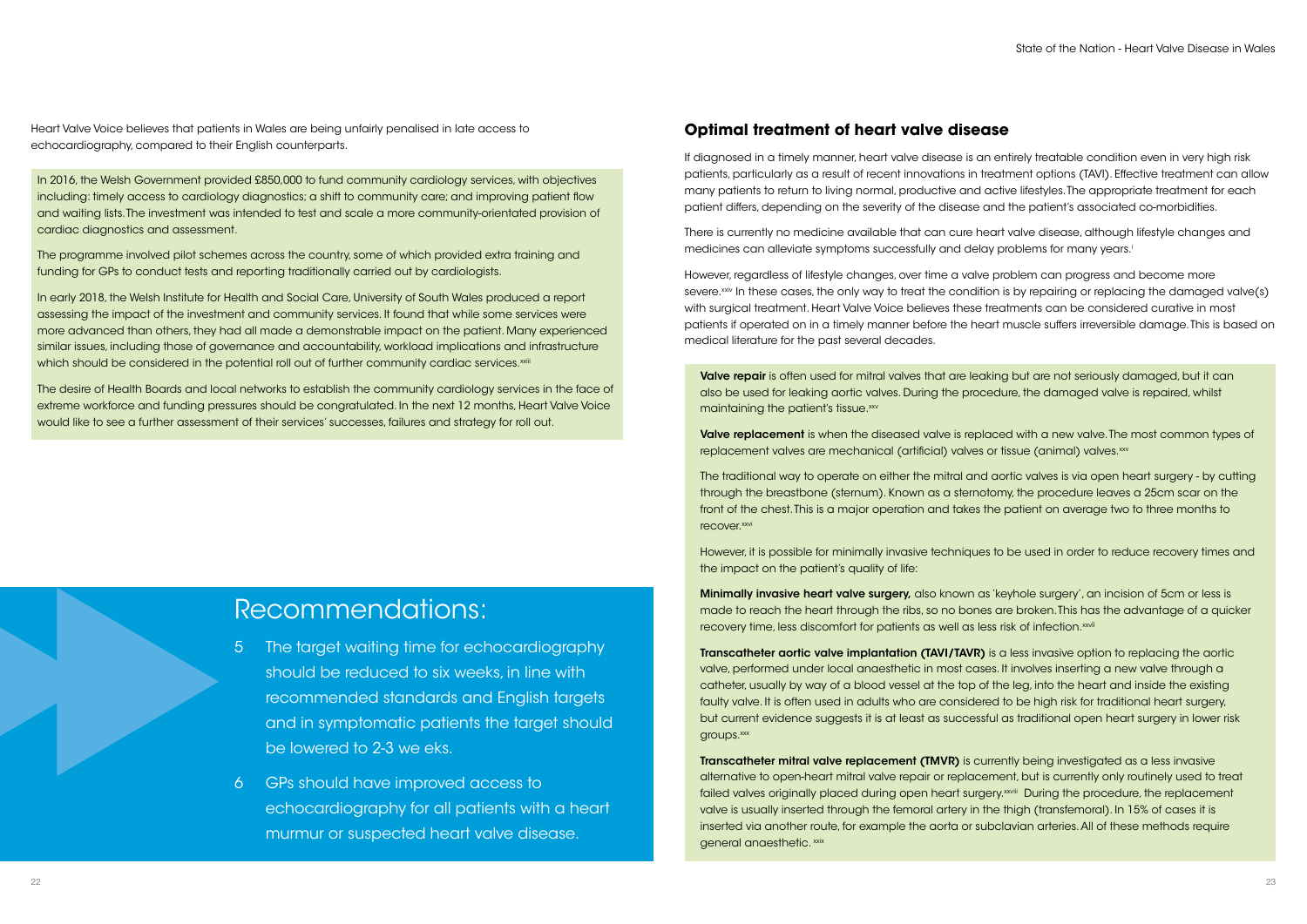### **Benefits of treatment options**

Because of the risks involved in the traditional treatment of open heart surgery, a substantial number of patients are unsuitable due to their advanced age and/or multiple comorbidities. However, the availability of TAVI as a less invasive procedure offers a vital alternative for patients with a diseased aortic valve.

In addition to this, a report published in early 2019 found that **TAVI offers an almost immediate cost saving for the treatment centre**. Although the initial procedural costs of TAVI are higher than for SAVR, certain TAVI operations on a patient with intermediate surgical risk will have already delivered overall cost savings by the time the patient leaves hospital.<sup>xx</sup> This is because of a reduction in the length of stay with TAVI. In addition, follow-up costs were significantly lower with TAVI than SAVR.xxx

*"With the introduction of TAVI, our options for treating aortic stenosis – the most common type of heart valve disease in Wales – are vastly improved. I have treated patients with TAVI who would not have been eligible for the traditional surgical route so this can be a life-saving procedure; in addition, those who have TAVI experience a shorter recovery time, meaning patients are up on their feet and out of hospital quicker. For many of my patients, access to TAVI has given them their life back."* 

The paper concluded that TAVI is an 'economically dominant strategy', and provides both greater quality-adjusted life expectancy and lower short- and long-term costs.xxx

#### Dr Dave Smith Consultant Cardiologist Morriston Hospital

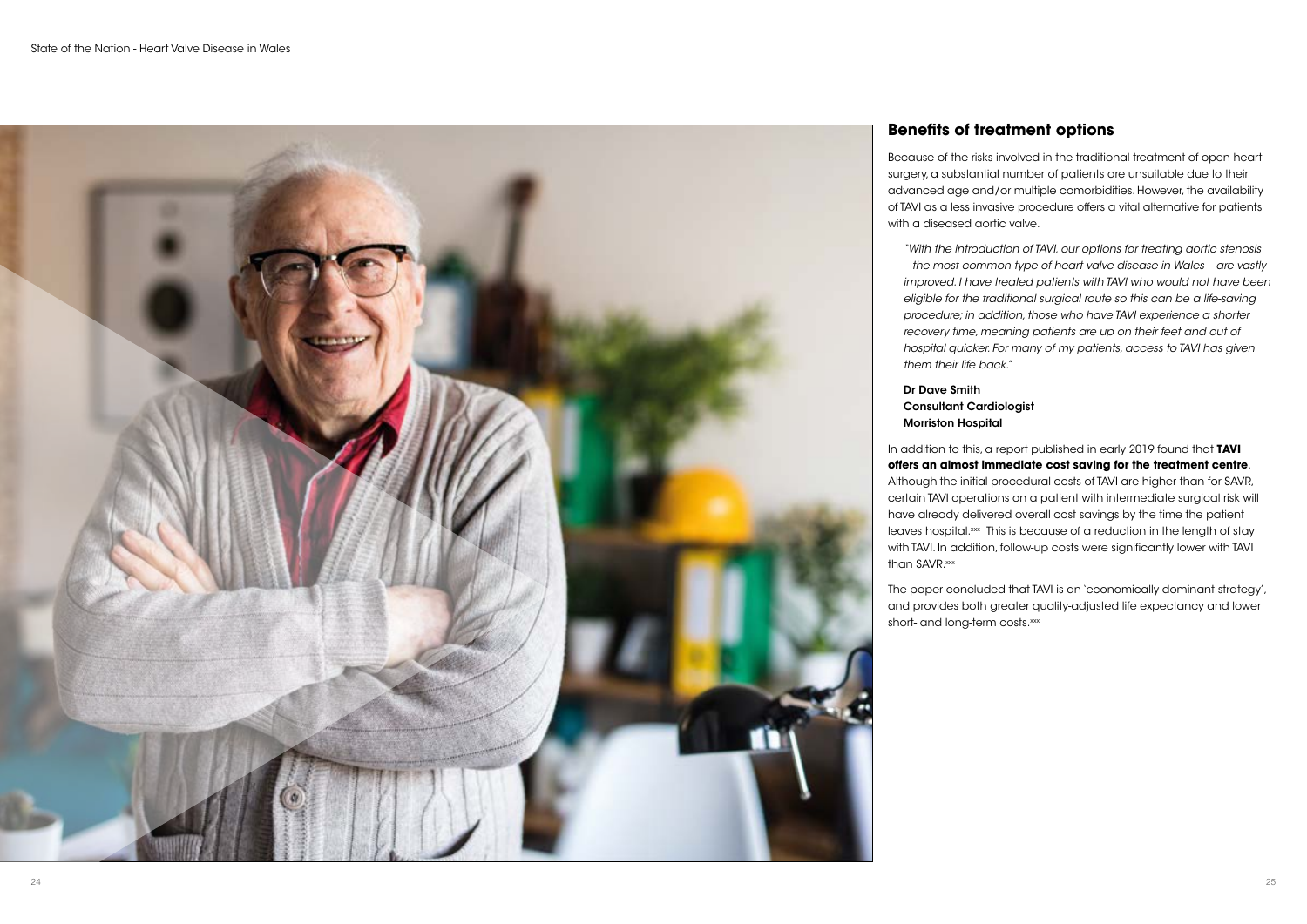# Access to Optimal Treatment

Evidence suggests that approximately 1 in 3 patients with severe aortic stenosis who presented with symptoms are left untreated.<sup>xxxi</sup> Decisions appear to be based on several factors, including a perceived high operative risk, patient choice or the condition not being deemed severe enough.

This is significant, because untreated symptomatic aortic stenosis has a **two year survival of only 55%**.<sup>xv</sup>i

Two main Health Boards are able to provide valve repair and replacement treatments in Wales: Cardiff and Vale, and Swansea Bay. In their respective hub hospitals – University Hospital Wales and Morriston Hospital – about 580 heart valve operations took place in 2017/18.<sup>iv</sup> Of these, 89 were TAVI operations. $^{\rm xxxii}$ 

Of the other Health Boards, neither Cwm Taf, Aneurin Bevan nor Powys performed any heart valve operations in the same period.<sup>iv</sup> Betsi Cadwaladr reported 1-2 mitral valve repairs.<sup>iv</sup> Instead, patients presenting with moderate to severe heart valve disease in the north and middle of Wales are often referred for treatment in English hospitals. For example, in 2017/18, 556 Welsh patients diagnosed with heart valve disease were admitted to the Countess of Chester and Liverpool Heart and Chest Hospital NHS Foundation Trusts, having been transferred from Betsi Cadwaladr or Powys.<sup>xxi</sup>

Despite the clear advantages of treating heart valve disease, it is clear that many patients in Wales who could benefit from surgical intervention for severe heart valve disease are not receiving treatment. Recent studies have also demonstrated that a number of patients are not even being assessed by a surgeon before being denied surgery.<sup>xxxi</sup>

North Wales is unique, as its patients who live there are often transferred to an NHS EnglandTrust for heart valve disease treatment. It's therefore essential that NHS Wales ensures effective links with its English counterpart. Lack of access to patient records or echocardiogram images can hamper a patient's care and outcomes.

In 2018/19, Liverpool Heart and Chest Hospital NHS Foundation Trust charged Welsh Health Boards £1,780,627 for valve procedures on Welsh patients.<sup>xxi</sup> In recent months, funding issues in England have caused friction between English Trusts and Welsh Health Boards, with reports that hospitals, including the Countess of Chester, were not receiving full payment for caring for Welsh patients.

Total number of patients receiving surgical treatment for heart valve disease





(of the total 75+ population)

It is the opinion of Heart Valve Voice that NHS Wales should not be denying surgery to patients who face significantly poor survival and poor quality of life if not operated on, especially given the availability of less invasive procedures such as TAVI for high and intermediate risk patients.

### **The number of TAVI procedures performed by year, grouped by country XXXIV**



Scotland  $-Waler$ 

Number of procedures performed

Number of procedures performed

In Wales: <2 in 1000<sup>xxxii,xiii</sup> in intervention of the latest state of the latest state of the latest state of the latest state of the latest state of the latest state of the latest state of the latest state of the latest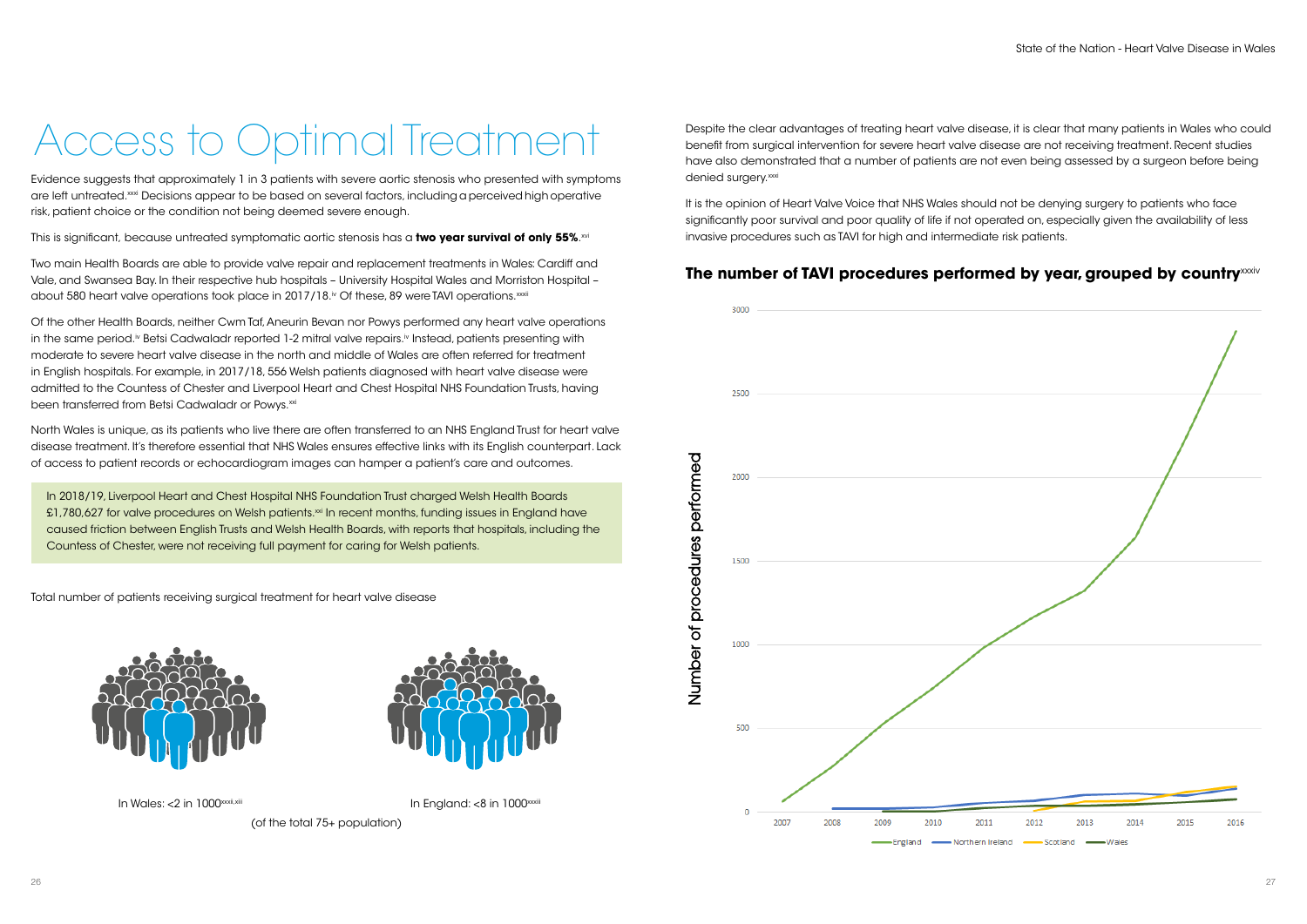#### **Waiting times for surgery**

Another key concern is waiting times for surgery. The FOI conducted confirmed that Health Boards do not centrally record the waiting time from diagnosis to treatment, however excessive waiting times for TAVI procedures is currently the subject of a Royal College of Physicians review, for which we are still awaiting the final report.

Research has demonstrated that there is a higher mortality from four weeks on the waiting list than from actually having the procedure itself.xxxv



The review will investigate claims that 70% of deaths on the TAVI waiting list between 2015 and 2017 in Swansea were likely due to aortic stenosis, and therefore potentially avoidable had the waiting time not been excessive on all parts of the pathway.

### Recommendations

- 7 Heart valve disease patients must have access to appropriate and effective treatments. Specifically:
	- a A multidisciplinary approach should be taken to ensure patients have a more informed choice of how best their disease can be managed.
	- b Recognition of the unique situation of North Wales and its patients who are often transferred into NHS England care, and the facilitation and enhancement of links between diagnostic centres in Wales and treatment centres in England.
- 8 The recommendations from the Royal College of Physicians review into waiting list management at all parts of the pathway should be implemented as soon as possible, to allow patients of Wales the timely service they deserve.

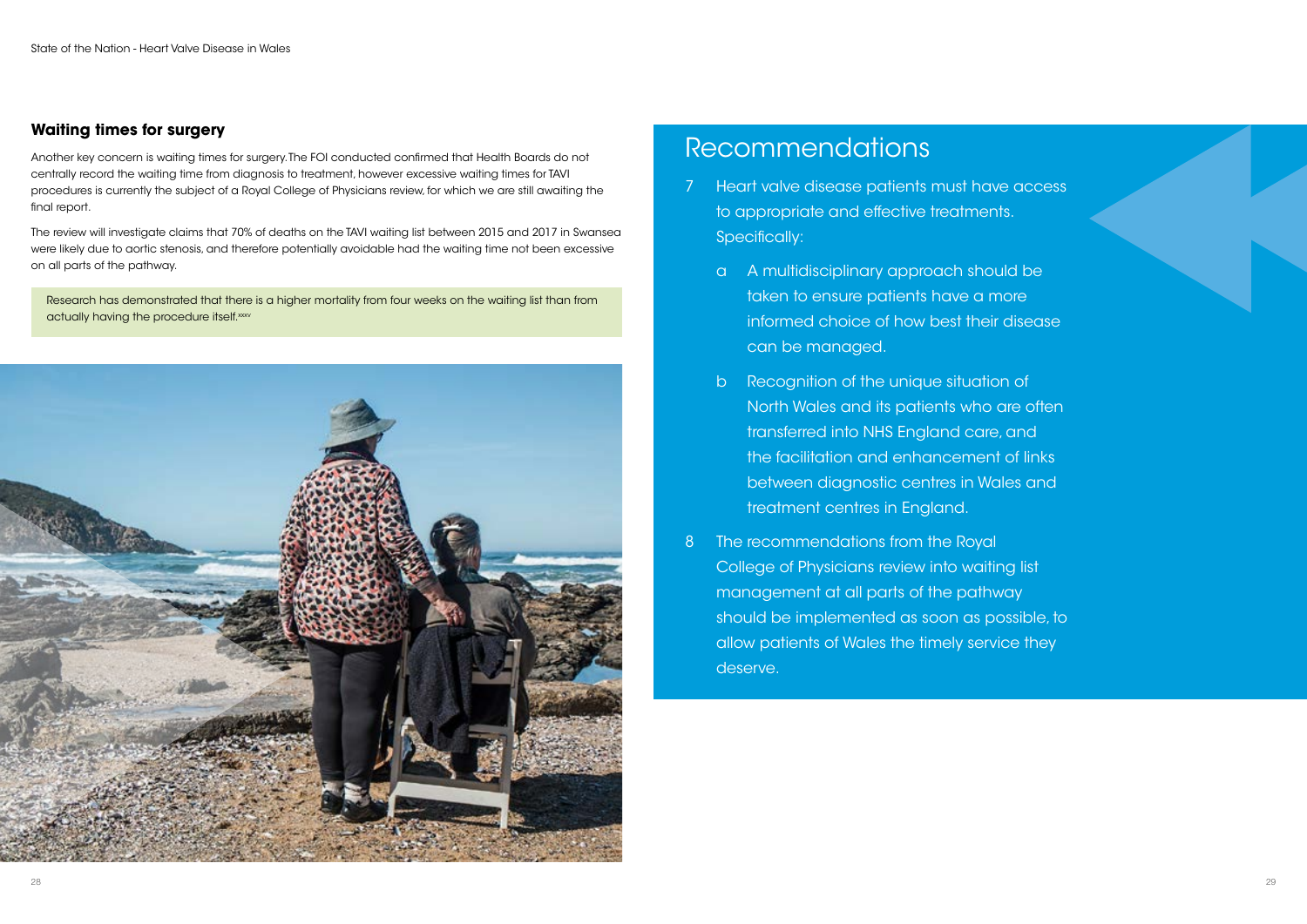A recent analysis of a sub-optimal and optimal pathway in England revealed that the latter, with timely diagnosis and TAVI treatment, led to a **34% cost saving for the local Trust.** xxxvi

### Burden

Misdiagnosis: GP mis-diagnoses heart valve disease as COPD complications and a chest infection, prescribing a second inhaler and antibiotics. 999 response: Emergency ambulance called after patient collapses while walking. A&E: A&E attendance where a heart murmur is detected. **Detection:** Overnight stay in hospital for monitoring, followed by an echocardiogram and referral to cardiology. Diagnosis: Aortic stenosis diagnosed, patient referred

The below outline of the sub-optimal and optimal pathways considers the emotional, physical and financial cost to the patient.

Sub-optimal and optimal pathways for an 80-year old father of two with mild chronic obstructive pulmonary disease (COPD) and undiagnosed heart valve disease:

#### **Suboptimal**

**Treatment: Patient deemed too high risk for open** heart surgery; TAVI not considered as an option.

Care package of support: Exacerbated COPD, nursing and social services support. Patient becomes frailer and frequently visits GP and A&E due to falls and soft-tissue damage; the decision is made that the patient should enter a nursing home, where he received long-term oxygen therapy and was subject to further A&E and GP visits before his death 2 years after his diagnosis.

Diagnosis: GP listens to patient's heart with a stethoscope, heard a heart murmur and referred him directly to hospital for an echocardiogram

Valve clinic: Patient referred to a heart valve clinic and meets his TAVI nurse co-ordinator

to surgeon and 5-week wait for angiogram.

Care package of support: Follow up appointment and repeat echocardiogram at TAVI clinic revealed no untowards issues.

 $30$ Ongoing suport: Ongoing COPD appointments and yearly TAVI check-ups before his death 6 years after his diagnosis.

#### **Optimal**

Valve clinic: Six weeks later, patient sees a surgeon and TAVI specialist. He is immediately referred for an angiogram and CT scan

MDT: A multidisciplinary team meeting decides patient is a suitable candidate for TAVI as he is a high surgical risk for open heart surgery

Treatment: TAVI procedure conducted under local anaesthetic. Patient is home within 48 hours of the procedure

Treatment: TAVI procedure conducted under local anaesthetic. Patient is home within 48 hours of the procedure

# Conclusion

Significant progress has been made to address the high levels of cardiovascular disease mortality in Wales, with the launch of delivery plans and establishment of a Heart Conditions Implementation Group. However, heart valve disease has been overlooked as a consideration by these documents and taskforces. This is an oversight that could negatively affect the health of patients in Wales, as well as cause unnecessary cost to the NHS.

The findings of this report highlight the many challenges within the pathway of care for patients with heart valve disease. Resolving these issues is critical. Throughout, we have highlighted various recommendations, which would ensure significant improvements in the under-diagnosis and under-treatment of the condition are made.

Heart Valve Voice looks forward to continuing to work with patients, clinicians, policy makers and politicians to improve heart valve disease care in Wales.